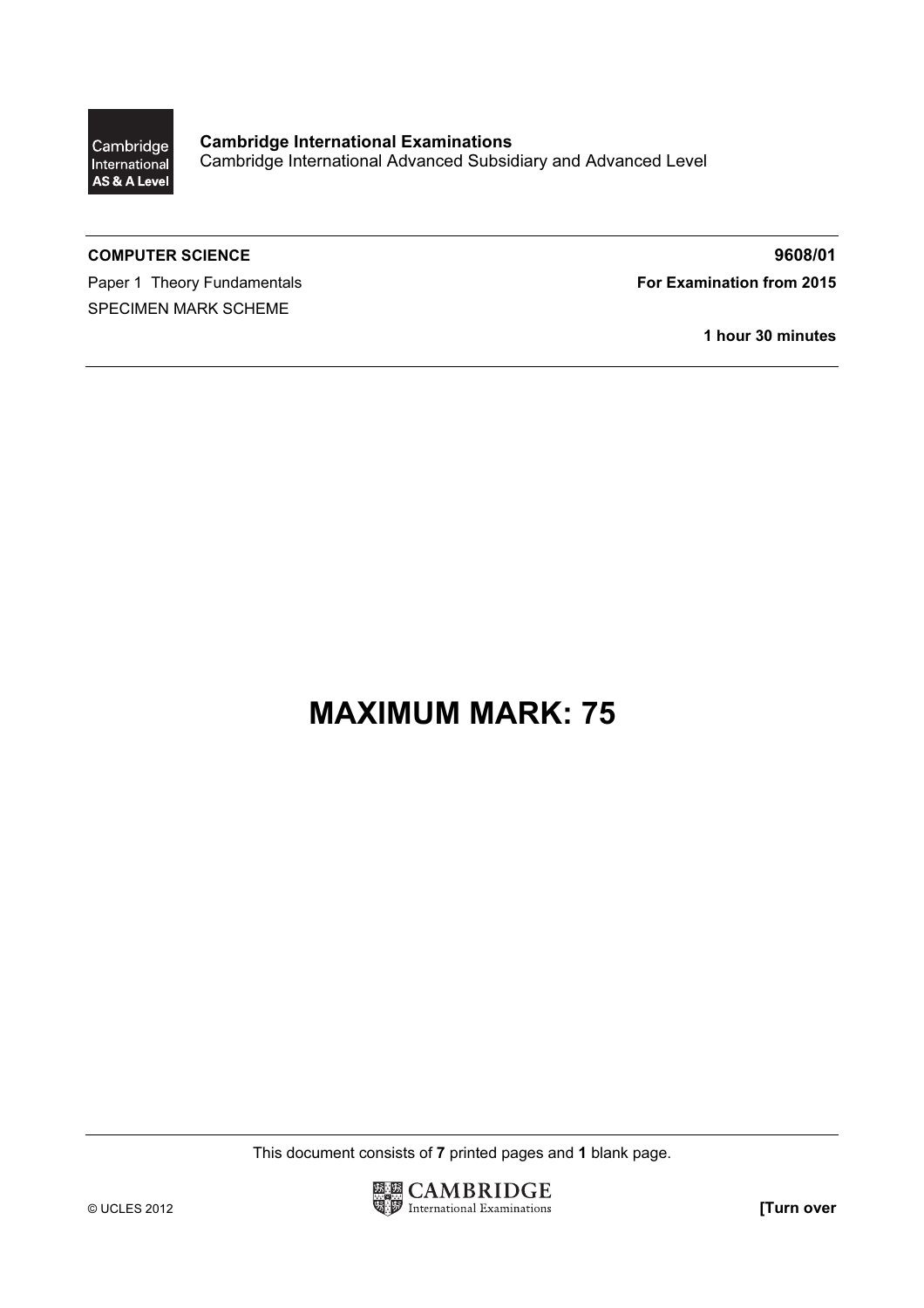- 1 (a) (i) The table/each student has a repeated group of attributes. // Each student has a number of subjects. [1]
	- (ii) StudentName, TutorGroup and Tutor would need to be repeated for each record. [1]

(b)

Table: Student

| <b>StudentName</b> | TutorGroup | <b>Tutor</b> | <b>Student</b><br><b>Name</b> |
|--------------------|------------|--------------|-------------------------------|
| Гоm                | 6          | <b>SAN</b>   | Tom                           |
| Joe                |            | MEB          | Tom                           |
| Samir              | Ⴌ          | SAN          | Tom                           |

|  | Table: StudentSubjectChoices |  |  |
|--|------------------------------|--|--|
|  |                              |  |  |

| StudentName   TutorGroup |   | <b>Tutor</b> | <b>Student</b><br><b>Name</b> | <b>Subject</b>          | Level     | <b>Subject</b><br><b>Teacher</b> |
|--------------------------|---|--------------|-------------------------------|-------------------------|-----------|----------------------------------|
| Tom                      | 6 | <b>SAN</b>   | Tom                           | Physics                 | A         | <b>SAN</b>                       |
| Joe                      |   | MEB          | Tom                           | Chemistry               | A         | MEB                              |
| Samir                    | 6 | <b>SAN</b>   | Tom                           | <b>General Studies</b>  | <b>AS</b> | DIL                              |
|                          |   |              | Joe                           | Geography               | AS        | <b>ROG</b>                       |
|                          |   |              | Joe                           | French                  | AS        | <b>HEN</b>                       |
|                          |   |              | Samir                         | <b>Computer Science</b> | A         | <b>VAR</b>                       |
|                          |   |              | Samir                         | Chemistry               | A         | MEB                              |
|                          |   |              | Samir                         | Maths                   | A         | <b>COR</b>                       |
|                          |   |              | Samir                         | <b>General Studies</b>  | A         | <b>DIL</b>                       |

| <i>IVIAIN AS IVIIVWS.</i>                                |                   |
|----------------------------------------------------------|-------------------|
| complete Student table                                   | $\lceil 1 \rceil$ |
| repetition of StudentName in StudentSubjectChoices table | $\lceil 1 \rceil$ |
| complete columns 2, 3, and 4                             | $\lceil 1 \rceil$ |

#### (c) (i) primary key...

Mark as follows:

- an attribute/combination of attributes

- chosen to ensure that the records in a table are unique // used to identify a record/tuple [2]
- (ii) StudentName + Subject (This is the only correct answer.) [1]
- (iii) There is a one-to-many relationship.  $//$  Student is the 'one side' table  $-$ StudentSubjectChoices is the 'many side' table.
	- the primary key (attribute StudentName) in Student
	- links to StudentName in the StudentSubjectChoices table
	- (StudentName in the) StudentSubjectChoices table is the foreign key. // StudentName is the foreign key that links the two tables. [max 2]
- (d) there are non-key attributes ...
	- SubjectTeacher ...
	- dependent only on part of the primary key (i.e. Subject)  $\ell$  partial dependency [max 2]
- (e) there are dependent non-key attributes // there are non-key dependencies
	- TutorGroup is dependent on Tutor // Tutor is dependent on TutorGroup [2]

[Total: 14]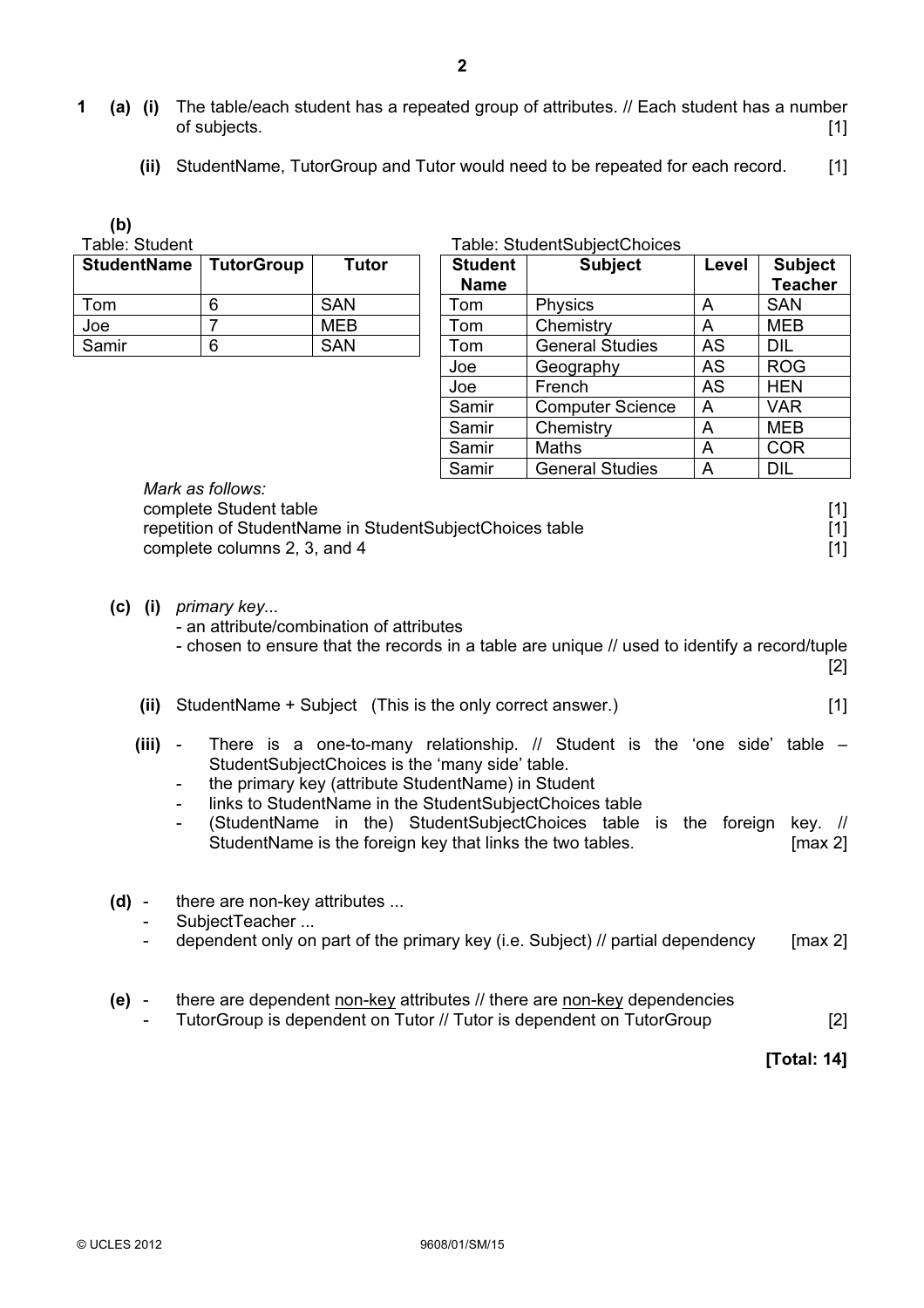- 2 (a) type of parity (odd or even) is agreed by both devices concerned with the communication
	- transmitting device counts number of 1 bits in the byte
		- one bit is reserved for parity bit
		- this parity bit is set to 1 or 0 in order to make the number of 1s in the byte an odd or even number dependent on what type of parity is used
		- receiving device on receipt of byte counts number of 1s
		- ... odd number of 1s in even parity gives an error /even number of 1s in odd parity gives error
		- $(1 \text{ mark per} \text{ max } 3)$  [3]
	- (b) odd parity is used
		- byte number 5 has an even number of 1s therefore an error
		- column 4 has an even number of 1s
		- therefore the 0 in row 5, column 4 needs to be changed to 1
		- $(1 \text{ mark per} -, \text{ max } 3)$  [3]

### [Total: 6]

### 3 (a)

 $LDD$  105

| Accumulator |  |  |  |
|-------------|--|--|--|
| 0001 0001   |  |  |  |

| LDD 105     |                  | Main memory |
|-------------|------------------|-------------|
|             | 100              | 0100 0000   |
|             | 101              | 0110 1011   |
| Accumulator | 102 <sub>1</sub> | 1111 1110   |
| 0001 0001   | 103              | 1111 1010   |
|             | 104              | 0101 1101   |
|             | 105              | 0001 0001   |
|             | 106              | 1010 1000   |
|             | 107              | 1100 0001   |
|             |                  |             |
|             | 200              | 1001 1111   |

Mark as follows:

- sensible annotation which makes clear 105 is the address used
- final value in Accumulator **and in Accumulator** [2]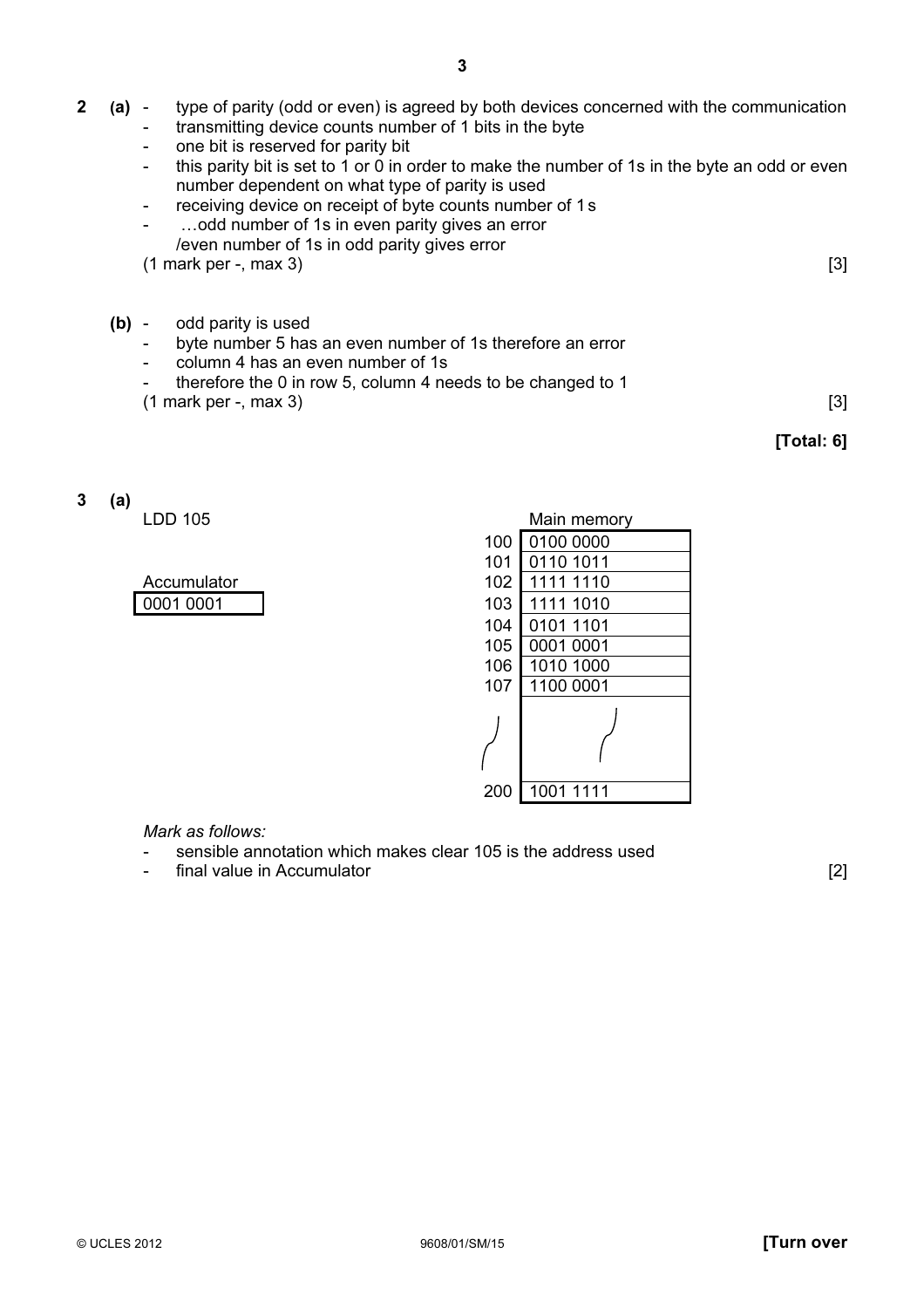# (b)

Accumulator 0101 1101

| <b>Index Register</b> | 106 1010 1000   |
|-----------------------|-----------------|
| 0000 0011             | 107   1100 0001 |

| LDX 101               |     | Main memory |
|-----------------------|-----|-------------|
|                       | 100 | 0100 0000   |
|                       | 101 | 0110 1011   |
| Accumulator           | 102 | 1111 1110   |
| 0101 1101             | 103 | 11111010    |
|                       | 104 | 0101 1101   |
|                       | 105 | 0001 0001   |
| <b>Index Register</b> | 106 | 1010 1000   |
| 0000 0011             | 107 | 1100 0001   |
|                       |     |             |
|                       | 200 | 1001 1111   |

Mark as follows:

- IR contents converted to 3
- computed address of  $101 + 3 = 104$
- // explanation: add contents of IR to address part of instruction
- then, 'direct addressing' to 104
- final value in Accumulator **and interval and intervalse and intervalse in the set of the final value of the set of the set of the set of the set of the set of the set of the set of the set of the set of the set of the se**

|             |     |     | Memory Address<br>  509 |     |
|-------------|-----|-----|-------------------------|-----|
| Accumulator | 507 | 508 |                         | 510 |
|             | 22  | 170 | 0                       | 0   |
| 22          |     |     |                         |     |
| 23          |     |     |                         |     |
|             |     |     | 23                      |     |
| 170         |     |     |                         |     |
| 171         |     |     |                         |     |
|             |     |     |                         | 171 |

Mark as follows:

- 22 to Accumulator
- incremented to 23
- 23 copied to address 509
- 170 copied to Accumulator and incremented to 171
- $-$  171 in address 510  $[5]$

[Total: 11]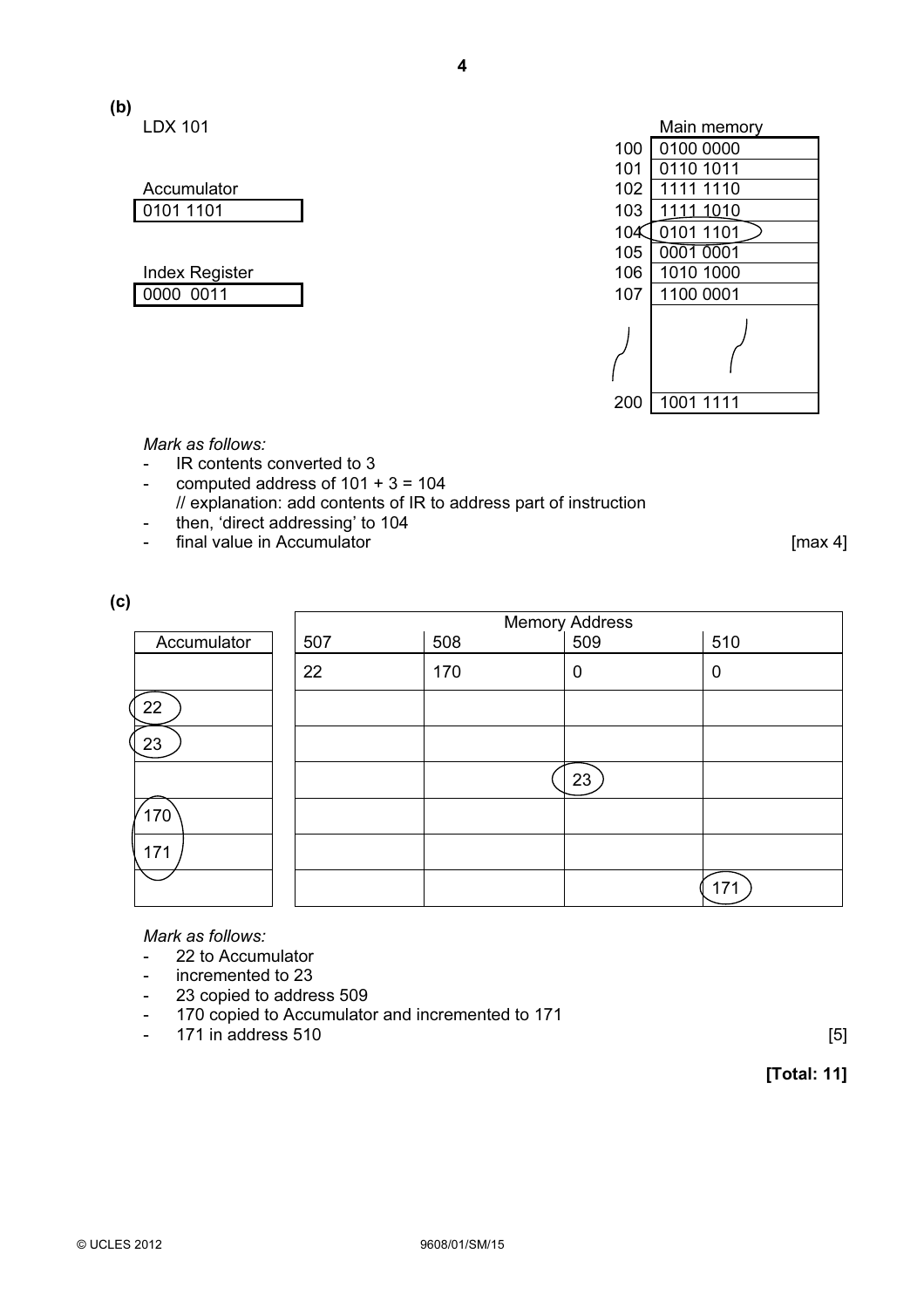| 4 |     |             | (a) lines $10 - 35$                                                                             | $[1]$                |
|---|-----|-------------|-------------------------------------------------------------------------------------------------|----------------------|
|   |     | $(b)$ $(i)$ | myWeight – myHeight – myBMI<br>case must be correct - any 2 of 3                                | $[2]$                |
|   |     |             | (ii) Line Number $21 - 33$                                                                      | $[1]$                |
|   |     | $(c)$ (i)   | prompts the user for input<br>assigns the input to the given variable                           | $[1]$<br>$[1]$       |
|   |     | (ii)        | displays the text shown<br>in a dialogue box with the alert symbol                              | $[1]$<br>$[1]$       |
|   |     | (d) router  |                                                                                                 | $[1]$                |
|   |     |             | (e) $F - G - B - A - C$                                                                         | [5]                  |
|   | (f) |             | The browser will have an interpreter to execute the JavaScript code.                            | $[1]$                |
|   |     |             | (g) The browser loads the page from the local hard drive.                                       | $[1]$<br>[Total: 16] |
| 5 | (a) | (i)         | 1001 0110                                                                                       | $[1]$                |
|   |     | (ii)        | 9C                                                                                              | $[1]$                |
|   |     |             | (b) height: 205 pixels<br>width: 156 pixels                                                     | $[1]$<br>$[1]$       |
|   |     | $(c)$ (i)   | 1 bit                                                                                           | $[1]$                |
|   |     | (iii)       | Each colour is represented by a number.<br>1 byte makes possible 256 different numbers/colours. | $[1]$<br>$[1]$       |
|   |     | (iii)       | the header<br>the resolution                                                                    | $[1]$<br>$[1]$       |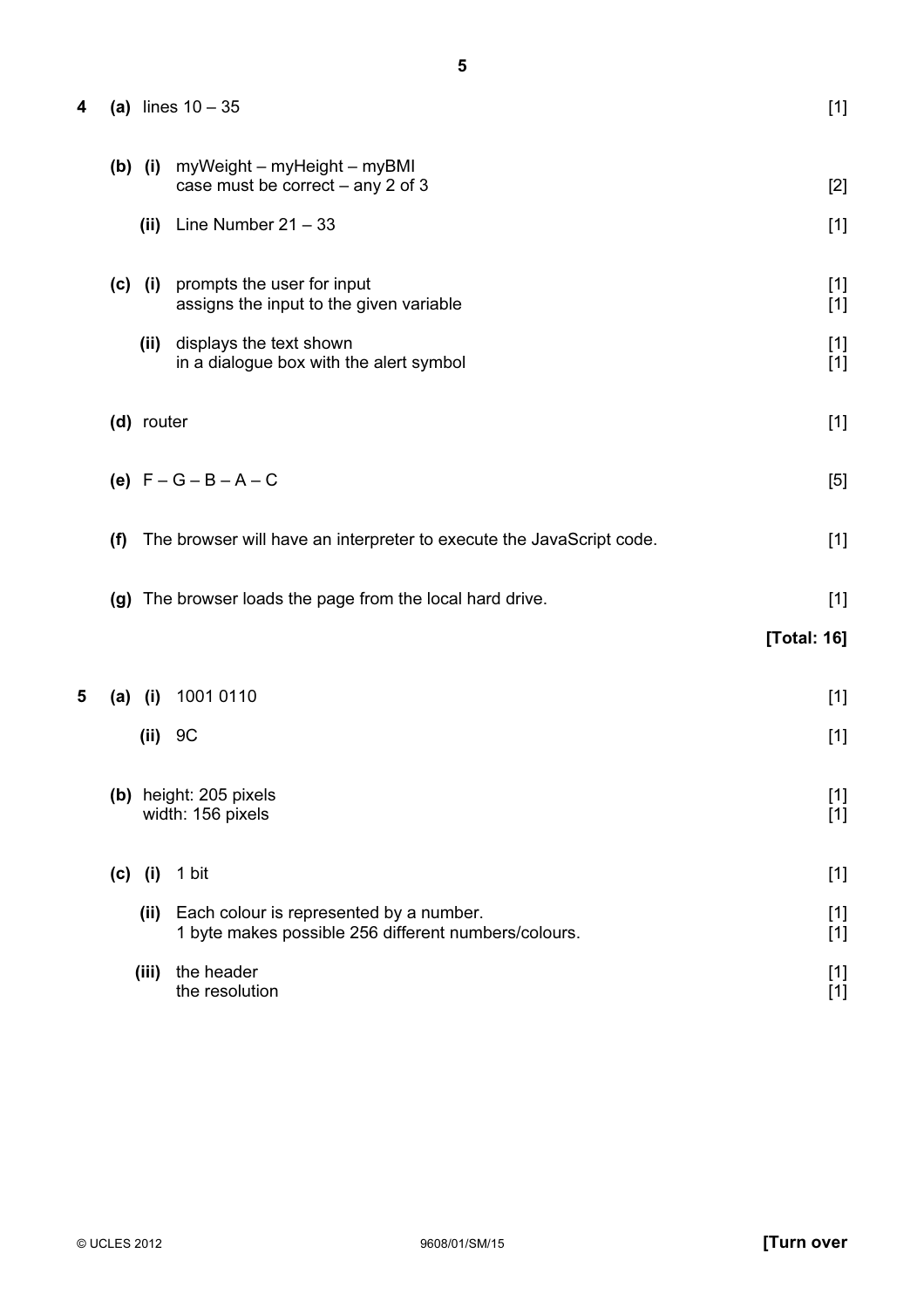(iv) A bitmap may contain the same sequence of pixels (i.e. a pattern) repeated many times / may contain the same pixel in a long sequence. **Example 2** and  $\lceil 1 \rceil$ 

 A lossless technique is designed to lose none of the original detail. / Lossless allows the original file to be re-created exactly. / Lossy may result in a loss of detail. [1]

 One lossless technique is 'run-length encoding/store the colour and the number of consecutive pixels of that colour'. JPEG and GIF file formats use RLE (i.e. a lossless technique). [1] **the contract of the contract of the contract of the contract of the contract of the contract of the contract of the contract of the contract of the contract of the contract of the contract of the contract** 

Lossless techniques are founded on some form of replacement. [1]

 Lossy techniques make a decision about what parts of the image are important and then discard certain information. **[1] and information contained** *n* **i 1** 

[max 4]

[Total: 13]

6 (a) product  $-3$  $manacent - 1$ self  $-\bar{2}$ 

> 3 correct = 2 marks 1 correct – 1 mark [2]

(b) (i) Management at fault need to keep whole project staff fully informed – i.e. a MANAGEMENT issue

This could impact on the whole project – i.e. a PRODUCT issue.

JUDGEMENT of the project leader is poor. [3]

- (ii) A SELF issue staff should be expected to keep their skills up to date. It could be the EMPLOYER is not able to move quickly into new areas of work. [2]
- (iii) This is a PUBLIC interest issue. The employee has used good JUDGEMENT in bringing the issue into open discussion.

 $[2]$ 

[Total: 9]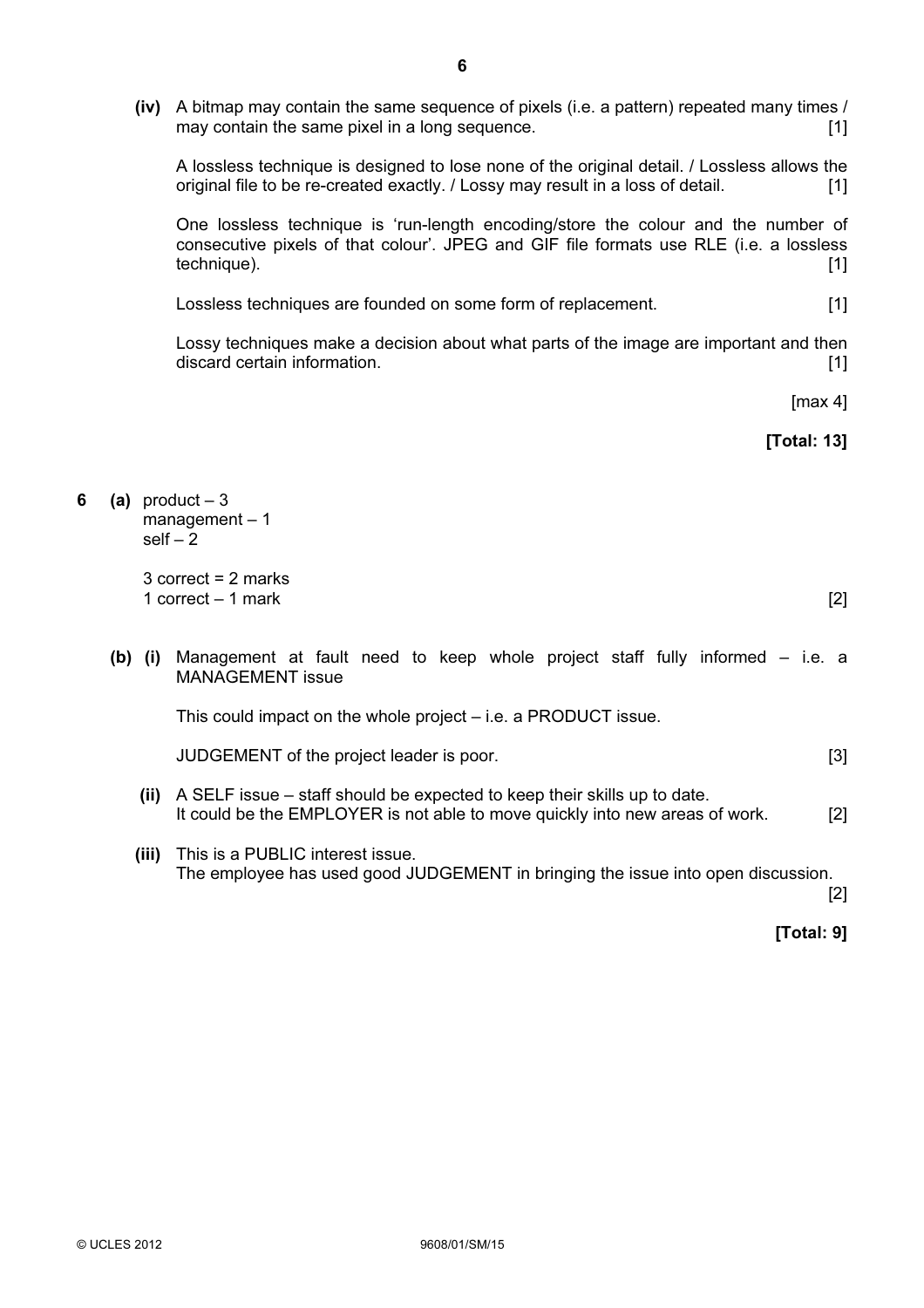7 (a)

| A | B | С | S |
|---|---|---|---|
| 0 | 0 | 0 | 0 |
| 0 |   | 0 |   |
|   | 0 | 0 |   |
|   |   |   | 0 |

(1 mark for C column and 4 marks for S column) [5]

(b) It adds together two single bits/a half adder. [1]

[Total: 6]